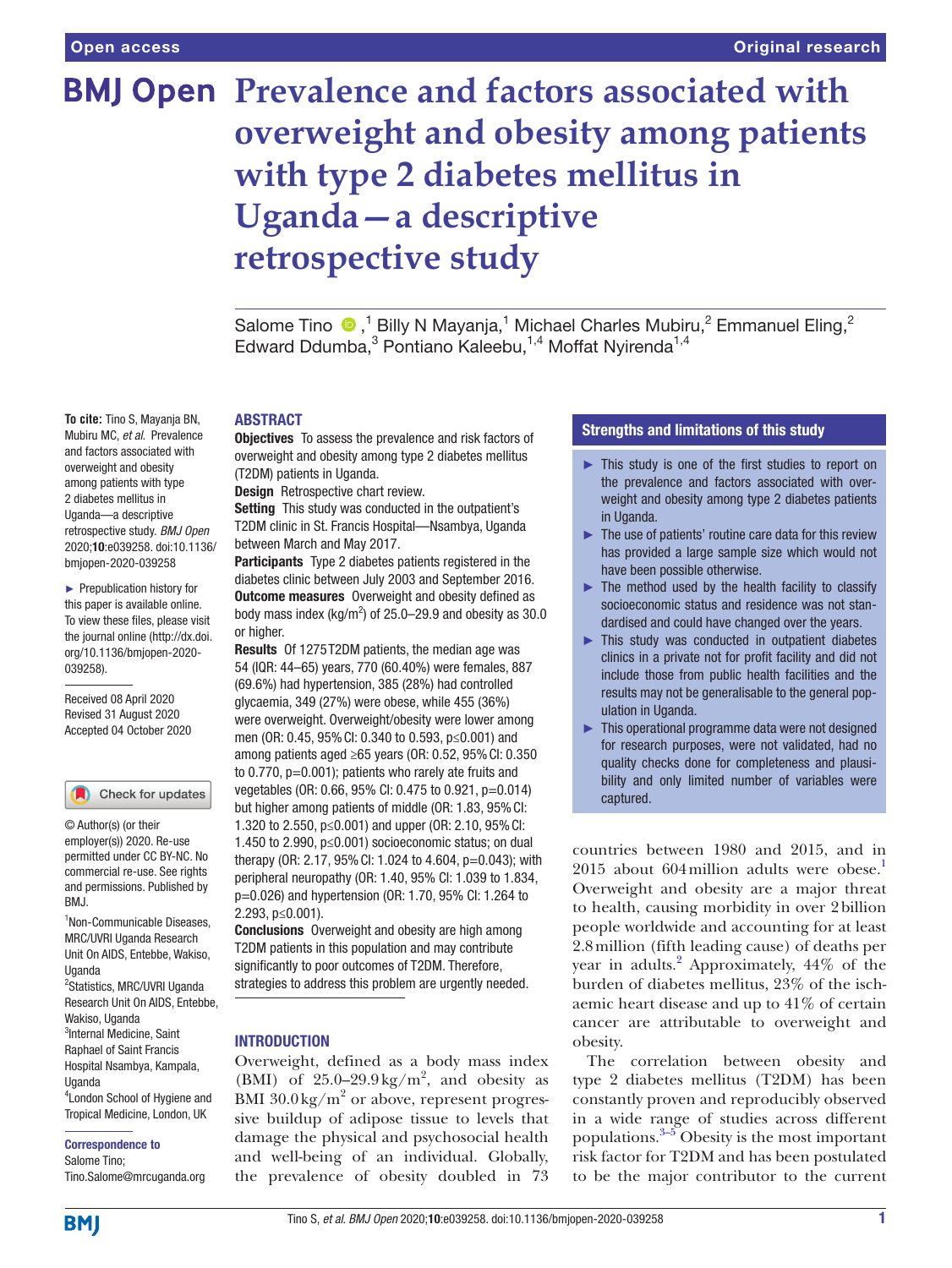epidemics of T2DM. Moreover, the presence of obesity among type 2 diabetes patients increases the risk of mortality from cardiovascular disease.<sup>46</sup> A meta-analysis of five longitudinal cohort studies demonstrated that overweight or obese diabetes patients had a twofold greater relative risk of mortality than normal-weight patients.<sup>[7](#page-7-4)</sup> Obesity also promotes insulin resistance and metabolic syndrome whose other components besides hyperglycaemic are hypertension, dyslipidaemia, proinflamma-tory and prothrombotic state.<sup>[8](#page-7-5)</sup> Overweight and obesity also increases the likelihoods of suboptimal glycaemic control making it difficult to achieve glycaemic targets.<sup>[9](#page-7-6)</sup> As a result, the American Diabetes Association recommends and has developed guidelines for weight management in diabetic patients with overweight or obesity. $\frac{10 \text{ H}}{2}$ 

Sub-Saharan Africa is experiencing a rapidly increasing burden of obesity, diabetes and other non-communicable diseases.<sup>12 13</sup> However, there are limited reliable data on the prevalence of obesity and how this contributes to the risk of T2DM in the region. A few studies indicate that overweight and obesity affects up to half of the type 2 diabetes patients, with prevalence varying according to age and setting;  $85\%$  in Tanzania<sup>14</sup> and  $27.4\% - 83\%$  in Nigeria.<sup>[15 16](#page-7-10)</sup>

In Uganda, nationwide health and demographic surveys showed a significant rise in the prevalence of overweight (9.77% vs 16.21%) and obesity (1.99% vs 6.21%) in the general population between 1995 and 2016, respectively.[17](#page-7-11) However, the prevalence of overweight and obesity among type 2 diabetes patient in Uganda is not known. This study was therefore undertaken to document the prevalence of overweight and obesity among type 2 diabetes patients, and the associated factors.

## **METHODS**

#### Study design, setting and population

This descriptive retrospective study reviewed 2518 medical records of adult patients with T2DM who had registered at St. Francis Hospital Nsambya in Kampala-Uganda. The hospital is a private not for profit health facility which conducts a weekly diabetes mellitus clinic managing an average of 60 patients on every clinic day. During each clinic visit, trained nurses offer diabetes mellitus health education, biophysical and fasting blood glucose measurements are done prior to being reviewed by the doctors.<sup>18</sup> The study population consisted of T2DM patients registered at the clinic between July 2003 and September 2016. Patients clinic records (paper-based) were reviewed by a trained medical doctor, clinical officer and registered nurses between March and May 2017.

## Sample size and sampling procedure

To achieve a desired level of precision and a higher power all the 2518 patients registered in the T2DM clinic were considered. Consecutive convenience sampling method was used because of a substantial number of missing files and missing information. Patients whose records could

not be located, those with missing information including height and weight, type 1 diabetes mellitus or with gestational diabetes were excluded.

## Data source and collection

The data for this research were secondary data collected routinely in the hospital for patients' clinical monitoring and evaluation purposes. Data were abstracted from the hospital records and entered into a Microsoft Excel 2010 database (Microsoft Corp., Redmond, WA), checked for consistencies, outliers and completeness and then exported to STATA V.15 (Stata Corp, College Station, TX, USA) for further data cleaning, management and analysis. Data collected for this review included sociodemographics, medical history, glycaemic levels, medication use, complications of diabetes and biophysical measurements.

The primary outcome variable was overweight taken as a BMI of 25.0–29.9 kg/m<sup>2</sup>, and obesity as BMI 30.0 kg/m<sup>2</sup> or above.

#### Clinical description of predictor and outcome variables

*BMI* was calculated as weight in kilograms divided by the square of height in metres  $(kg/m^2)$ . We used the WHO BMI (in  $\text{kg/m}^2$ ) definition as follows: normal weight: 18.0–24.9, overweight: 25.0–29.9 and obesity: 30.0 or higher.<sup>[19](#page-7-13)</sup>

*Hypertension* was defined as systolic blood pressure ≥140mm Hg and/or diastolic pressure of ≥90mm Hg or on antihypertensive medication or a recorded diagnosis of hypertension.

*Optimal glycaemic control* was defined as preprandial glucose 4.4–7.2mmol/L. Fasting glucose reading of >7.2mmol/L was considered as uncontrolled glycaemia among diabetes patients. Glucose reading was recorded as an average of the last three measurements on three separate clinic visits.

*Diabetes mellitus treatment options:* life style alone was defined as non-pharmacological treatment involving changes in diet and increased exercise; monotherapy as use of metformin only or any other single oral hypoglycemic; dual therapy as a combination of metformin and another oral hypoglycemic agent or metformin and insulin; triple therapy as a combination of metformin and two other oral hypoglycemic agents or metformin and another oral hypoglycemic plus insulin and combination injection therapy was defined as the use of different insulin regimens.

*Residence:* the host hospital's definitions were used; urban was defined as living within 1km of a town council; peri-urban as living within 1km of a shop selling soft drinks and rural as living more than 1km of a shop selling soft drinks.

*Socioeconomic status (SES)* was defined based on household assets. Upper SES defined as living in a house with electricity or solar power supply, piped water, flushing toilet and kitchen inside; middle SES as living in a house with at least one but not all the utilities above; lower SES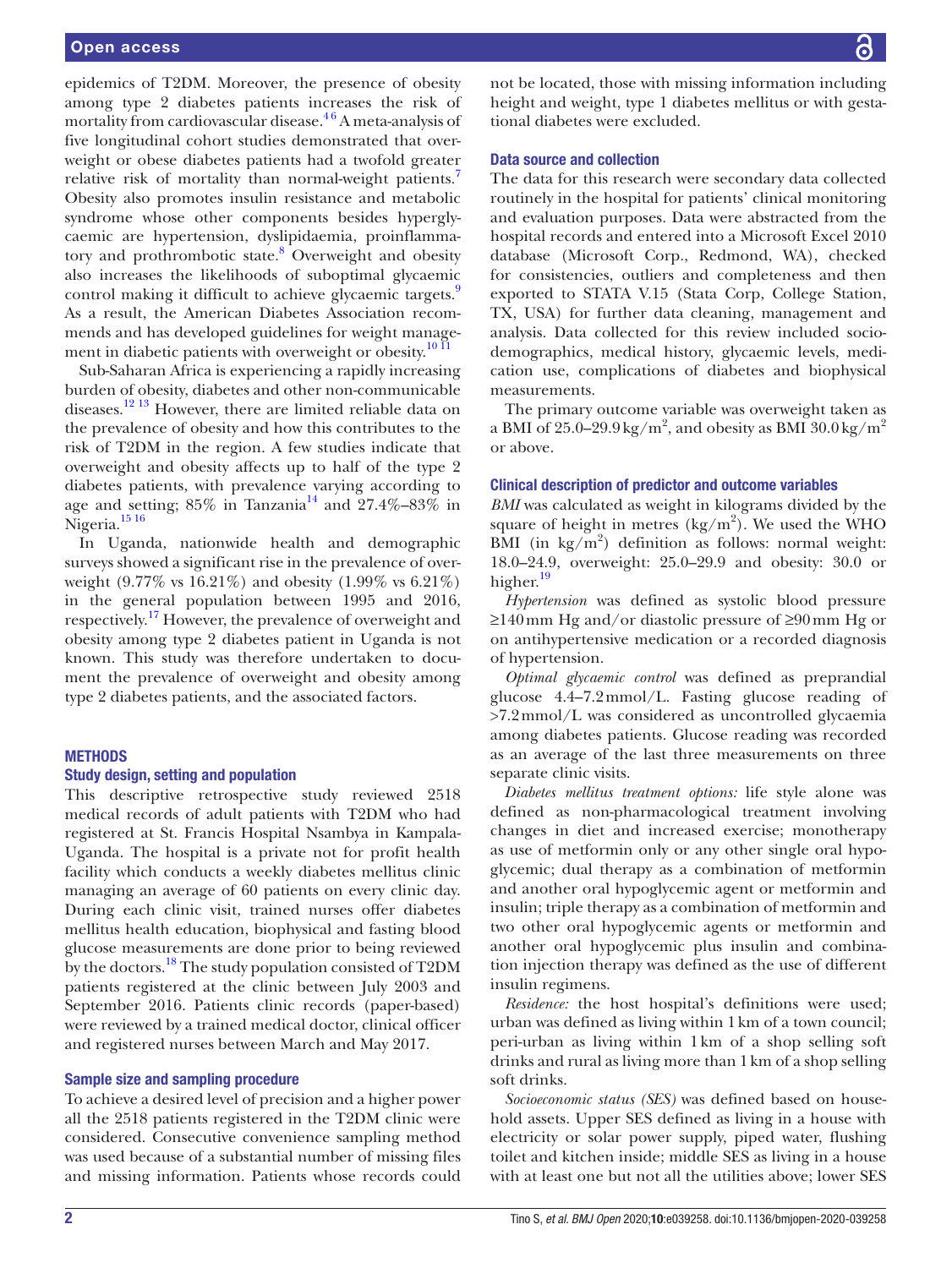as living in a house without the above and not mud or wattle and not grass hatched; poor SES as living in mud and wattle grass hatched house and none of the amenities above.

Potential confounders were age, sex, SES and residence.

## Statistical analysis

Statistical analysis was performed using STATA V.15 (Stata Corp, College Station, TX, USA). All variables were checked for missing data and inconsistencies. Distribution of the data using summary measures and graphical displays was examined to identify outliers and verified against source documentation. The patients' characteristics were summarised using means±SD or medians and percentages. The Kruskal-Wallis equality of proportions test was used to assess the association between participants age and the various BMI categories. Categorical variables were reported as numbers and percentages. Chi-square test  $(\chi^2)$  was used to determine differences in prevalence of overweight and obesity and baseline characteristics of patients. Based on the  $\chi^2$  test and Kruskal-Wallis equality of proportions test, variables that were significantly associated (p<0.05) with the different BMI categories were used in the subsequent analysis.

Bivariate logistic regression analysis was used to determine whether patients' characteristics including age, sex, education, area of residence, hypertension, diabetes complications, diabetes treatment, smoking, socioeconomic status and participants adherence to study visits (lost to follow-up) were associated with overweight/ obesity. Based on the results obtained from the bivariate logistic regression models, variables that were found to have an independent association, that is, gender/sex, education, area of residence, hypertension, fruit/vegetable intake, smoking, socioeconomic status, diabetes

complications and participant's adherence to study visits with the outcome in addition to age and diabetes treatment were added to the final multivariate logistic regression model. Age and diabetes treatment were added to this model based a priori knowledge of a known confounding effect of these variables with the outcome. From the unadjusted and adjusted models, p-values, OR and corresponding 95% CIs were reported.

## **Results**

*Patients' characteristics and prevalence of overweight and obesity* Between July 2003 and September 2016, a total of 2518 diabetes mellitus patients were registered in the diabetes clinic of St. Francis Hospital Nsambya in Kampala, Uganda. We excluded 1243 (49.4%) records due to missing files, files with missing information/biophysical measurements, type 1 diabetes mellitus or gestational diabetes mellitus [\(figure](#page-2-0) 1). The median age at enrolment of the 1275 patients included in this analysis was 54 (IQR: 44–65) years. Most of the participants were female—770 (60.40%), majority lived in an urban setting—809 (63.45%) and 544 (42.7%) had attained at least primary level education. Of the 1275 participants, 349 (27%) were obese, 455 (36%) were overweight, 44 (3.5%) were underweight and 427 (33.5%) had normal BMI ([table](#page-3-0) 1).

## Factors associated with overweight/obesity

The factors found to be associated with overweight and obesity among T2DM patients were female gender, age, SES, fruit and vegetable intake, diabetes treatment options, neuropathy and hypertension ([table](#page-5-0) 2). In general, the risk of being overweight or obese was lower in men than in women (OR: 0.45, 95% CI: 0.340 to 0.593, p≤0.001). Among the different age categories, the highest



<span id="page-2-0"></span>Figure 1 Study organogram. BMI, body mass index; DM, diabetes mellitus.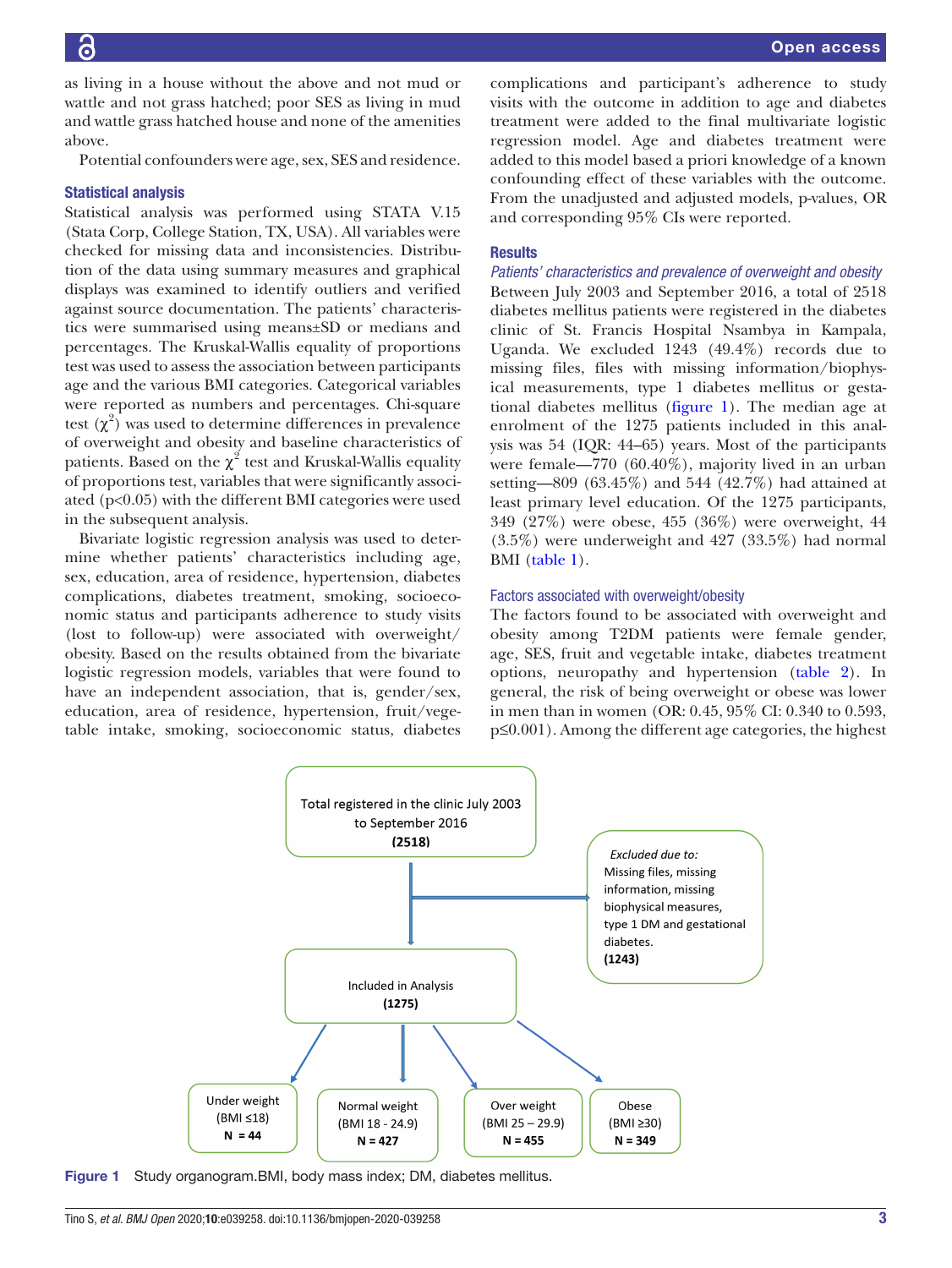<span id="page-3-0"></span>

| Baseline characteristics of patients basing on BMI category<br>Table 1 |                         |                           |                                         |                                |                                  |            |  |  |
|------------------------------------------------------------------------|-------------------------|---------------------------|-----------------------------------------|--------------------------------|----------------------------------|------------|--|--|
| Variable name/category                                                 | <b>Overall</b><br>N(% ) | Normal 18.5-24.9<br>N(% ) | <b>Underweight</b><br>below 18.5<br>N(% | Overweight<br>25.0-29.9<br>N(% | <b>Obese</b><br>$\geq 30$<br>N(% | P value    |  |  |
| Sociodemographic characteristics                                       |                         |                           |                                         |                                |                                  |            |  |  |
| Gender                                                                 |                         |                           |                                         |                                |                                  |            |  |  |
| Female                                                                 | 770 (60.40)             | 208 (48.71)               | 20 (45.45)                              | 277 (60.88)                    | 265 (75.93)                      | $< 0.001*$ |  |  |
| Male                                                                   | 505 (39.60)             | 219 (51.29)               | 24 (54.55)                              | 178 (39.12)                    | 84 (24.07)                       |            |  |  |
| Median age (IQR) (years)                                               | $54(44-65)$             | $55(44-65)$               | 44.5 (40.5-63)                          | $54(44-64)$                    | $53(45-62)$                      | 0.268      |  |  |
| Age group (years)                                                      |                         |                           |                                         |                                |                                  |            |  |  |
| $19 - 44$                                                              | 326 (25.57)             | 108 (25 29)               | 20 (45.45)                              | 120 (26.37)                    | 78 (22.35)                       | $0.003*$   |  |  |
| $45 - 64$                                                              | 629 (49.33)             | 195 (45.57)               | 14 (31.82)                              | 224 (49.23)                    | 196 (56.16)                      |            |  |  |
| Above 64                                                               | 320 (25.10)             | 124 (29.04)               | 10 (22.73)                              | 111 (24.40)                    | 75 (21.49)                       |            |  |  |
| <b>Residence</b>                                                       |                         |                           |                                         |                                |                                  |            |  |  |
| Rural                                                                  | 138 (10.82)             | 55 (12.88)                | 3(6.82)                                 | 53 (11.69)                     | 27 (7.74)                        | 0.294      |  |  |
| Peri-urban                                                             | 328 (25.73)             | 110 (25.76)               | 14 (31.82)                              | 115 (25.27)                    | 89 (25.50)                       |            |  |  |
| Urban                                                                  | 809 (63.45)             | 262 (61.36)               | 27 (61.36)                              | 287 (63.08)                    | 233 (66.76)                      |            |  |  |
| <b>Education level</b>                                                 |                         |                           |                                         |                                |                                  |            |  |  |
| ≤Primary education                                                     | 544 (42.70)             | 175 (40.98)               | 18 (40.91)                              | 193 (42.42)                    | 158 (45.27)                      | 0.608      |  |  |
| Secondary                                                              | 460 (36.00)             | 151 (35.36)               | 15 (34.09)                              | 165 (36.26)                    | 129 (36.96)                      |            |  |  |
| Postsecondary                                                          | 271 (21.30)             | 101 (23.63)               | 11 (25.00)                              | 97 (21.32)                     | 62 (17.77)                       |            |  |  |
| Socioeconomic status                                                   |                         |                           |                                         |                                |                                  |            |  |  |
| Lower                                                                  | 283 (22.20)             | 125 (29.27)               | 13 (29.55)                              | 83 (18.25)                     | 62 (17.77)                       | $< 0.001*$ |  |  |
| Middle                                                                 | 586 (45.96)             | 187 (43.79)               | 18 (40.91)                              | 221 (48.57)                    | 160 (45.85)                      |            |  |  |
| Upper                                                                  | 406 (31.84)             | 115 (26.93)               | 13 (29.55)                              | 151 (33.19)                    | 127 (36.39)                      |            |  |  |
| Life style characteristics                                             |                         |                           |                                         |                                |                                  |            |  |  |
| <b>Smoking</b>                                                         |                         |                           |                                         |                                |                                  |            |  |  |
| No.                                                                    | 1137 (89.1)             | 370 (86.65)               | 38 (86.36)                              | 408 (89.67)                    | 320 (91.69)                      | 0.136      |  |  |
| <b>Yes</b>                                                             | 139 (10.9)              | 57 (13.35)                | 6(13.64)                                | 47 (10.33)                     | 29 (8.31)                        |            |  |  |
| Fruit/vegetable intake                                                 |                         |                           |                                         |                                |                                  |            |  |  |
| Rarely                                                                 | 462 (38.12)             | 178 (43.95)               | 22 (50.00)                              | 154 (35.73)                    | 108 (32.53)                      | $0.007*$   |  |  |
| Once a week                                                            | 406 (33.50)             | 134 (33.09)               | 9(20.45)                                | 145 (33.64)                    | 118 (35.54)                      |            |  |  |
| Daily                                                                  | 344 (28.38)             | 93 (22.96)                | 13 (29.55)                              | 132 (330.63)                   | 106 (31.93)                      |            |  |  |
| <b>Alcohol intake</b>                                                  |                         |                           |                                         |                                |                                  |            |  |  |
| <b>No</b>                                                              | 909 (71.29)             | 319 (74.71)               | 29 (65.91)                              | 316 (69.45)                    | 245 (70.20)                      | 0.260      |  |  |
| Yes                                                                    | 366 (28.71)             | 108 (25.29)               | 15 (34.09)                              | 139 (30.55)                    | 104 (29.80)                      |            |  |  |
| <b>DM treatment characteristics</b>                                    |                         |                           |                                         |                                |                                  |            |  |  |
| Life style alone                                                       | 34 (2.69)               | 16 (3.79)                 | 1(2.33)                                 | 8(1.66)                        | 9(2.62)                          | $0.002*$   |  |  |
| Monotherapy                                                            | 292 (23.14)             | 113 (26.78)               | 8 (18.60)                               | 98 (21.63)                     | 73 (21.22)                       |            |  |  |
| Dual therapy                                                           | 711 (56.34)             | 202 (47.87)               | 24 (55.81)                              | 281 (62.03)                    | 204 (59.30)                      |            |  |  |
| Triple therapy                                                         | 109 (8.64)              | 38 (39.00)                | 2(4.65)                                 | 36 (7.95)                      | 33 (9.59)                        |            |  |  |
| Combination injection<br>therapy                                       | 116 (9.19)              | 53 (12.56)                | 8 (18.60)                               | 30 (6.62)                      | 25 (7.27)                        |            |  |  |
| <b>DM</b> complications and<br>comorbidities                           |                         |                           |                                         |                                |                                  |            |  |  |
| <b>Peripheral neuropathy</b>                                           |                         |                           |                                         |                                |                                  |            |  |  |
| <b>No</b>                                                              | 795 (62.35)             | 293 (68.61)               | 28 (63.64)                              | 278 (61.10)                    | 196 (56.16)                      | $0.004*$   |  |  |
| Yes                                                                    | 480 (37.65)             | 134 (31.39)               | 16 (36.36)                              | 177 (38.90)                    | 153 (43.84)                      |            |  |  |
|                                                                        |                         |                           |                                         |                                |                                  |            |  |  |

Continued

<u>යි</u>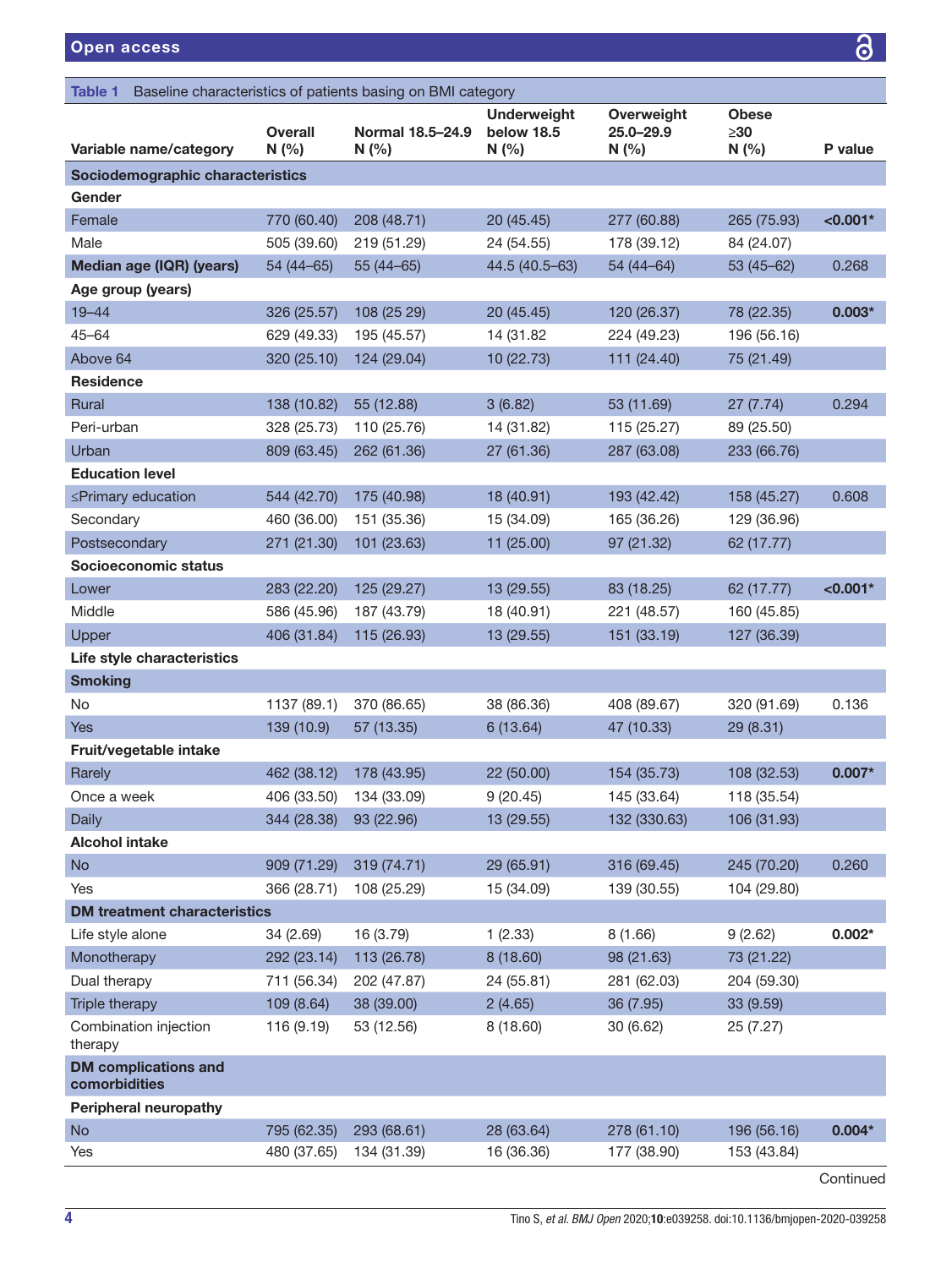| <b>Table 1</b><br>Continued                    |                          |                         |                                           |                                    |                                  |            |
|------------------------------------------------|--------------------------|-------------------------|-------------------------------------------|------------------------------------|----------------------------------|------------|
| Variable name/category                         | <b>Overall</b><br>N(%    | Normal 18.5-24.9<br>N(% | <b>Underweight</b><br>below 18.5<br>N(% ) | Overweight<br>$25.0 - 29.9$<br>N(% | <b>Obese</b><br>$\geq 30$<br>N(% | P value    |
|                                                |                          |                         |                                           |                                    |                                  |            |
| <b>Nephropathy</b>                             |                          |                         |                                           |                                    |                                  |            |
| No                                             | 1194 (93.65) 401 (93.91) |                         | 42 (95.45)                                | 422 (92.75)                        | 329 (94.27)                      | 0.768      |
| <b>Yes</b>                                     | 81 (6.35)                | 26 (6.09)               | 2(4.55)                                   | 33 (7.25)                          | 20 (5.73)                        |            |
| Retinopathy                                    |                          |                         |                                           |                                    |                                  |            |
| <b>No</b>                                      | 1019 (79.92) 349 (81.73) |                         | 38 (86.36)                                | 352 (77.36)                        | 280 (80.23)                      | 0.274      |
| Yes                                            | 256 (20.08)              | 78 (18.27)              | 6(13.64)                                  | 103 (22.64)                        | 69 (19.77)                       |            |
| <b>Macroangiopathy</b>                         |                          |                         |                                           |                                    |                                  |            |
| No                                             | 1246 (97.73) 416 (97.42) |                         | 43 (97.73)                                | 450 (98.90)                        | 337 (96.56)                      | 0.162      |
| <b>Yes</b>                                     | 27(2.27)                 | 11(2.58)                | 1(2.27)                                   | 5(1.10)                            | 12 (3.44)                        |            |
| Cerebrovascular accident                       |                          |                         |                                           |                                    |                                  |            |
| <b>No</b>                                      | 1261 (98.90) 422 (98.83) |                         | 44 (100)                                  | 451 (99.12)                        | 344 (98.57)                      | 0.784      |
| Yes                                            | 14(1.10)                 | 5(1.17)                 | 0(0)                                      | 4(0.88)                            | 5(8.43)                          |            |
| <b>Hypertension</b>                            |                          |                         |                                           |                                    |                                  |            |
| No                                             | 388 (30.40)              | 160 (37.50)             | 22 (50.00)                                | 127 (27.90)                        | 79 (22.60)                       | $< 0.001*$ |
| <b>Yes</b>                                     | 887 (69.60)              | 267 (62.50)             | 22 (50.00)                                | 328 (72.10)                        | 270 (77.40)                      |            |
| Glycaemic control (n=1234)                     |                          |                         |                                           |                                    |                                  |            |
| Hypoglycaemic                                  | 18(1.46)                 | 9(2.20)                 | 1(2.38)                                   | 4(0.90)                            | 4(1.18)                          | 0.509      |
| Optimal glycaemic control                      | 326 (26.42)              | 103 (25.18)             | 11 (26.19)                                | 113 (25.51)                        | 99 (29.12)                       |            |
| Uncontrolled glycaemia                         | 890 (72.12)              | 297 (72.6)              | 30 (71.43)                                | 326 (73.59)                        | 237 (69.71)                      |            |
| Erectile dysfunction (n=505)                   |                          |                         |                                           |                                    |                                  |            |
| <b>No</b>                                      | 396 (78.42)              | 176 (80.37)             | 22 (91.69)                                | 131 (73.60)                        | 67 (79.76)                       | 0.150      |
| Yes                                            | 109 (21.58)              | 43 (19.63)              | 2(8.33)                                   | 47 (26.40)                         | 17 (20.24)                       |            |
| Lost to follow-up<br>(≥6 months consecutively) |                          |                         |                                           |                                    |                                  |            |
| <b>No</b>                                      | 108(8.5)                 | 23 (5.39)               | 1(2.27)                                   | 46 (10.11)                         | 38 (10.89)                       | $0.009*$   |
| <b>Yes</b>                                     | 1167 (91.53) 404 (94.61) |                         | 43 (97.73)                                | 409 (89.89)                        | 311 (89.11)                      |            |
|                                                |                          |                         |                                           |                                    |                                  |            |

\*Statistically significant at level p<0.05.

BMI, body mass index; DM, diabetes mellitus.

prevalence of overweight/obesity was between the age of 45 and 65 years; those age 65 years and more had the least risk (OR: 0.52, 95%CI: 0.350 to 0.770, p=0.001). Middle and upper SES were associated with increased risk of obesity and overweight (OR: 1.83, 95%CI: 1.320 to 2.550, p≤0.001) and (OR: 2.10, 95%CI: 1.450 to 2.990, p<0.001), respectively. Intriguingly, those who reported to rarely consuming fruits and vegetables were less likely to be overweight or obese than those who had regular intake of fruits and vegetables (OR: 0.66, 95%CI: 0.475 to 0.921, p=0.014). Patients who were on dual therapy were more than 2.2 times more likely to be overweight and obese (OR: 2.17, 95%CI: 1.024 to 4.604 and p=0.043). Patients who had neuropathy complications were 1.4 times more likely to be overweight and obese (OR: 1.40, 95%CI: 1.039 to 1.834, p=0.026). Diabetic patients who also had hyperte nsion were more than 1.7 times more

likely to be overweight or obese (OR: 1.70, 95% CI: 1.264) to 2.293, p<0.001) ([table](#page-5-0) 2).

## **Discussion**

In this study, we observed nearly 65% of patients with T2DM were either overweight or obese. The prevalence was particularly high among female patients, those with middle or higher SES, between 40 and 65 years of age, on multiple antidiabetic drugs and those with comorbidity or complications.

The prevalence of overweight and obesity among type 2 diabetes patients in this study was markedly higher than the 24.8% found in the general (non-diabetic) population in Eastern Uganda in  $2013$ ,<sup>20</sup> but was consistent with data from other settings which showed high levels of overweight and obesity among T2DM patients. Indeed, high prevalence has been reported in higher income countries. For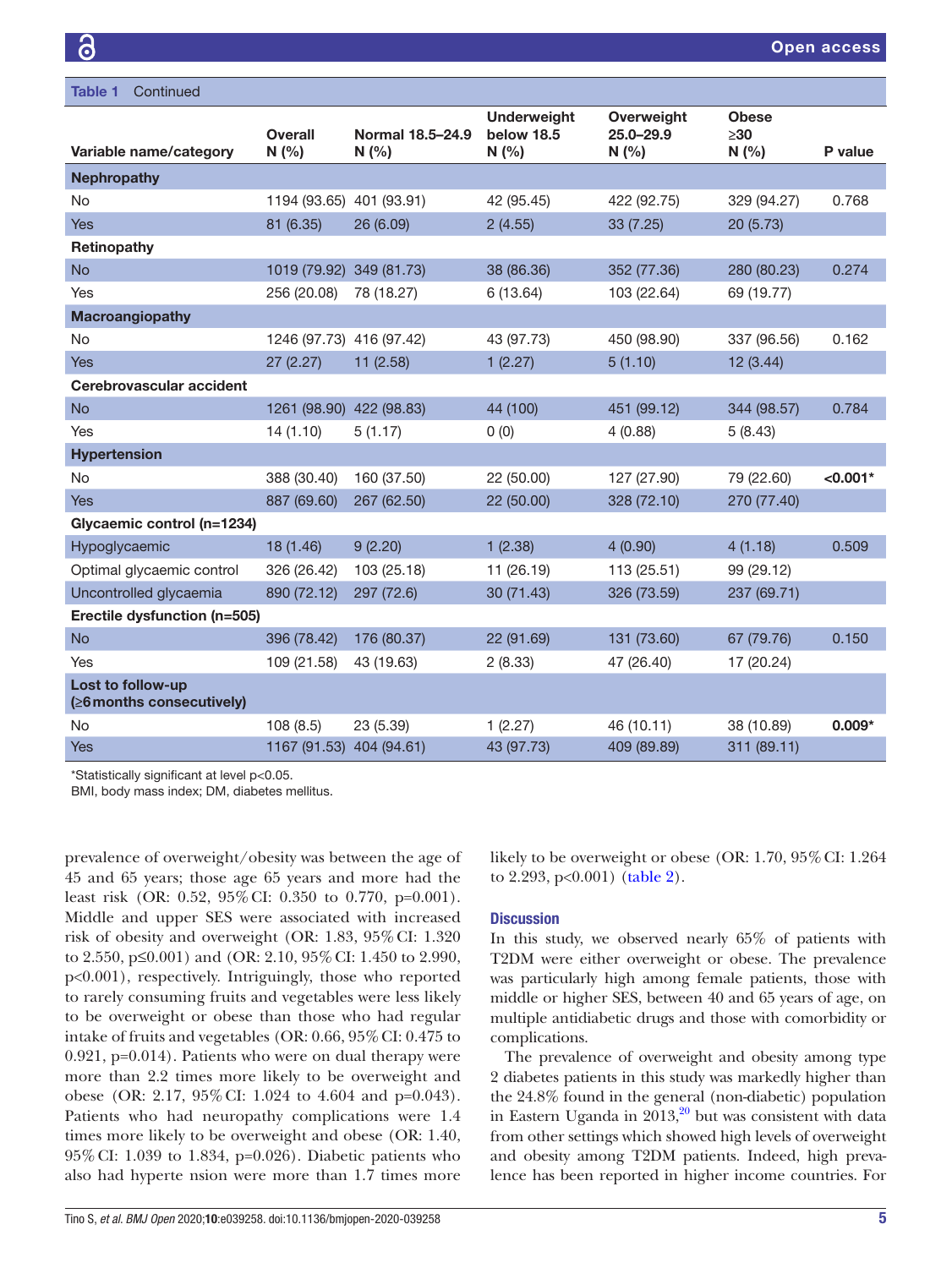<span id="page-5-0"></span>Table 2 Unadjusted and adjusted logistic regression model of overweight and obesity among type 2 diabetic patients in St. Francis Hospital Nsambya

|                                  | <b>Unadjusted model</b> |                |             | <b>Adjusted model</b> |                |             |
|----------------------------------|-------------------------|----------------|-------------|-----------------------|----------------|-------------|
| <b>Variable</b>                  | <b>OR</b>               | 95% CI         | P value     | <b>OR</b>             | 95% CI         | P value     |
| <b>Sex</b>                       |                         |                |             |                       |                |             |
| Female                           | Ref                     |                |             |                       |                |             |
| Male                             | 1.60                    | 1.092 to 2.4   | $0.017*$    | 0.45                  | 0.340 to 0.593 | $< 0.001$ * |
| Age (years)                      |                         |                |             |                       |                |             |
| $19 - 44$                        | Ref                     | Ref            |             | Ref                   | Ref            |             |
| $45 - 64$                        | 1.20                    | 0.879 to 1.569 | 0.275       | 0.86                  | 0.620 to 1.190 | 0.356       |
| $65+$                            | 0.81                    | 0.590 to 1.134 | 0.228       | 0.52                  | 0.353 to 0.770 | $0.001*$    |
| Lost to follow-up                |                         |                |             |                       |                |             |
| <b>No</b>                        | Ref                     | Ref            |             | Ref                   | Ref            |             |
| Yes                              | 0.49                    | 0.303 to 0.786 | $0.003*$    | 0.68                  | 0.400 to 1.150 | 0.150       |
| Socioeconomic status             |                         |                |             |                       |                |             |
| Lower                            | Ref                     | Ref            |             | Ref                   | Ref            |             |
| Middle                           | 1.76                    | 1.305 to 2.362 | $< 0.001$ * | 1.83                  | 1.320 to 2.550 | $< 0.001$ * |
| Upper                            | 2.10                    | 1.508 to 2.879 | $< 0.001*$  | 2.10                  | 1.452 to 2.994 | $< 0.001*$  |
| <b>Smoking status</b>            |                         |                |             |                       |                |             |
| No                               | Ref                     | Ref            |             | Ref                   | Ref            |             |
| <b>Yes</b>                       | 0.68                    | 0.470 to 0.976 | $0.037*$    | 0.99                  | 0.643 to 1.490 | 0.920       |
| Fruit and vegetable intake       |                         |                |             |                       |                |             |
| Daily                            | Ref                     | Ref            |             | Ref                   | Ref            |             |
| Once a week                      | 0.77                    | 0.558 to 1.053 | 1.101       | 0.87                  | 0.619 to 1.227 | 0.432       |
| Rarely                           | 0.58                    | 0.423 to 0.781 | $< 0.001*$  | 0.66                  | 0.475 to 0.921 | $0.014*$    |
| <b>Treatment of diabetes</b>     |                         |                |             |                       |                |             |
| Exercise and diet alone          | Ref                     | Ref            |             | Ref                   | Ref            |             |
| Monotherapy                      | 1.42                    | 0.691 to 2.934 | 0.338       | 1.40                  | 0.644 to 3.017 | 0.43        |
| Dual therapy                     | 2.26                    | 1.120 to 4.560 | $0.023*$    | 2.17                  | 1.024 to 4.604 | $0.043*$    |
| Triple therapy                   | 1.71                    | 0.776 to 3.763 | 0.183       | 1.43                  | 0.613 to 3.334 | 0.407       |
| Combination injection therapy    | 0.98                    | 0.448 to 2.130 | 0.953       | 0.96                  | 0.414 to 2.204 | 0.914       |
| <b>Complications of diabetes</b> |                         |                |             |                       |                |             |
| Peripheral neuropathy            |                         |                |             |                       |                |             |
| No                               | Ref                     | Ref            |             | Ref                   | Ref            |             |
| <b>Yes</b>                       | 1.52                    | 1.188 to 1.951 | 0.001       | 1.40                  | 1.039 to 1.834 | $0.026*$    |
| Hypertension                     |                         |                |             |                       |                |             |
| No                               | Ref                     | Ref            |             | Ref                   | Ref            |             |
| Yes                              | 1.74                    | 1.352 to 2.237 | $< 0.001*$  | 1.70                  | 1.264 to 2.293 | $< 0.001$ * |

\*Indicating significant values based on  $\chi^2$  value p-value <0.05. Ref, reference category.; .

example, in the UK, approximately 86%–90% of patients with T2DM had BMI≥25;<sup>21 22</sup> in Australia, 53% were obese and 32.8% were overweight;<sup>23</sup> in Saudi Arabia, 87.5% had BMI≥25 with the prevalence being higher among females  $(87.7\%)$  than males  $(83.1\%)$ <sup>[24](#page-7-17)</sup> Although data from sub-Saharan Africa are limited, varying rates have been observed in Ethiopia (40%),<sup>[25](#page-7-18)</sup> Tanzania (85.0%),<sup>[14](#page-7-9)</sup> Nigeria  $(27.4\% - 83\%)$ <sup>15 16</sup> and Sudan (64.4%).<sup>26</sup> It is likely that with the current trends towards urbanisation and globalisation and adoption of associated behaviours (eating habits and

reduced physical activity), the prevalence of overweight and obesity in sub-Saharan Africa, including among patients with T2DM, will increase sharply $27$ —with a parallel increase in complications such as cardiovascular diseases. Unlike in high-income countries where overweight and obesity are common among individuals with lower SES, in sub-Saharan Africa, the prevalence is higher among the educated and affluent and higher BMI has a number of positive social connotations.[28](#page-7-21)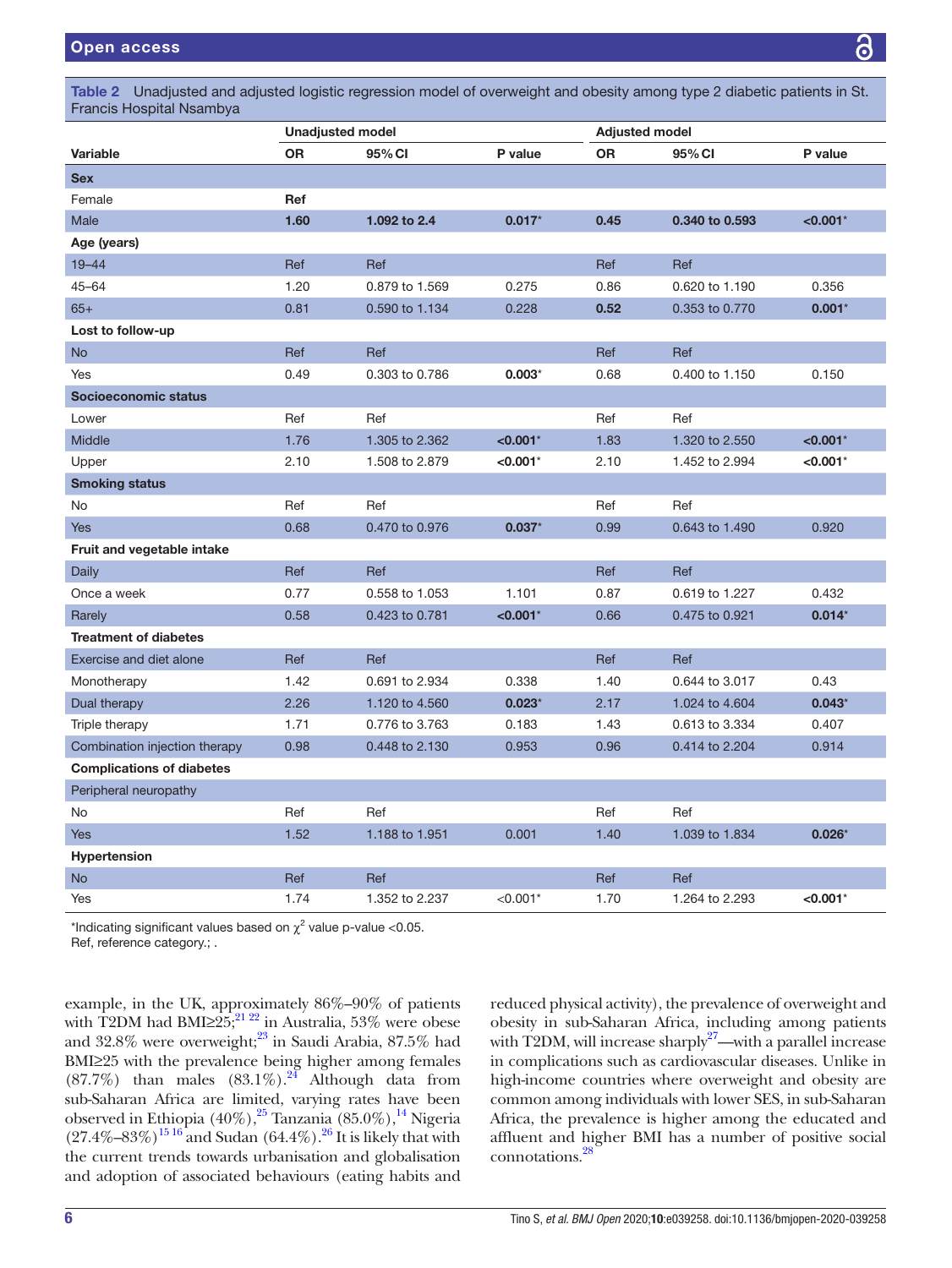As with other studies in the region, our study showed that overweight and obesity among T2DM patients were more common among women. The reasons for this are not fully understood, but may relate to social drivers as well as biological factors.<sup>29</sup> Nonetheless, as associations with age, education and SES, these findings underscore the importance of understanding the local context when designing potential interventions to target at risk groups.

Intriguingly, in our study, we found that patients who rarely took fruits and vegetables were less likely to be overweight or obese compared with those ate fruits and vegetables daily. The reasons for this discrepancy are unclear; it might relate to unreliability of self-reported data. It is also possible that this is a reflection of SES—individuals with higher SES are likely to eat more vegetables, but are also more likely to be overweight or obese because of other dietary habits and/or other behaviours (such as physical inactivity). Indeed, most studies have shown that for increased fruit and vegetable intake to be successful in controlling overweight and obesity, it needs to be combined with other weight loss programmes like advice to reduce energy intake.

T2DM patients who were on more than one antidiabetic agent were twice more likely to be overweight and obese. The majority of these patients were on thiazolinediones and sulphonylureas which, together with insulin, cause weight gain. This makes it difficult to determine how much of the excessive body weight was primary and how much was due to the effect of medication. Findings from other studies have shown that secretagogues which include sulfonylureas (glyburide, glipizide and glimepiride), insulin and thiazolidinediones cause weight gain of  $2-3\text{kg}$ ,  $31$  of up to  $1.8\mathrm{kg}^{32}$  and  $1.5-4\mathrm{kg}^{33\,34}$  respectively.

The association between overweight or obese and diabetic complications has also been reported in other studies, such as the KORA study and the National Health and Nutrition Examination Survey III where overweight and obesity among diabetes patients were associated with diabetic peripheral neuropathy[.35 36](#page-7-27) Similarly, a number of studies have document associations between hypertension and overweight and/or obesity among T2DM patients,  $37-40$ perhaps reflecting clustering of components of the metabolic syndrome.<sup>3741</sup>

#### Study strengths

To our understanding, this study is one of the first studies to report on the prevalence and factors associated with overweight and obesity among type 2 diabetes patients receiving diabetes care in a private not for profit health facility in Uganda. Determining the prevalence of overweight and obesity among type 2 diabetes patients is important as these are directly related to increased morbidity and mortality among diabetes patients as well as in the general population. The use of patients' routine care data over a 13-year period for this review has provided us with a large sample size which would not have been feasible otherwise.

#### Study limitations

Our study findings might have been affected by a selection bias and thus may not be generalisable to all type 2 diabetes patients as we have not included those who sought care from public non-paying health facilities. As with most clinic care records, the quality of data recorded is usually less satisfactory for research purposes, and in our case, the incomplete and missing data on weight and height might have biassed our findings. Additionally, these operational programme data were not designed for research purposes, thus was not validated, had no quality checks done for completeness and plausibility and we were only able to look at a limited number of variables documented in the patient's charts. Due to the changes in the general economic status in the country, the patients' economic status might have changed over the 13-year duration of the study from what it was at registration in the clinic. The method used by the health facility to classify SES and residence were not standardised and could have changed over the years.

#### **CONCLUSION**

Overweight and obesity were high among T2DM patients in this population and may contribute significantly to the burden and poor outcomes of T2DM. Female gender, middle and higher SES, age between 40 and 60 years, being on multiple antidiabetic drugs and having comorbidity or complications were associated with overweight and obesity. Appropriate control strategies to improve nutrition and promote weight loss are urgently needed to mitigate this increasing health challenge.

Acknowledgements We acknowledge the Diabetes study team, and Statistics team, staff of St. Francis Hospital Nsambya and the MRC/UVRI and LSHTM Uganda Research Unit. We acknowledge the input of Isaac Sekitoleko in revising the statistical analysis section. Diabetes study teamClara Wekesa, Salome Tino, Bengo Samuel, Kigongo Aisha, Rose Nabwatwo, Anthony Makhoba, Raymond Mwebaze, Edward Ddumba, Billy N. Mayanja, Pontiano Kaleebu, Rob Newton and Moffat **Nyirenda** 

Contributors All authors conceived and designed the study. ST, MCM and EE participated in data collection and MCM conducted data analysis. ST, BNM and MN interpreted and wrote the original manuscript draft; ED, PK and MN revised the initial draft and all authors revised and approved the final version of the paper.

Funding The authors have not declared a specific grant for this research from any funding agency in the public, commercial or not-for-profit sectors.

#### Competing interests None declared.

Patient and public involvement Patients and/or the public were not involved in the design, or conduct, or reporting or dissemination plans of this research.

#### Patient consent for publication Not required.

Ethics approval This study was nested within the bigger H3A Diabetes Multicentre study whose main aim was to assess the prevalence, environmental and genetic determinants of type 2 diabetes in sub-Saharan Africa. This study received approval form Uganda Virus Research Institute Research and Ethics Committee, reference number: UVRI REC 456, the Uganda National Council for Science and Technology, reference number: UNCST HS 1671, and administrative clearance was obtained from the Research Ethics Committee of St. Francis Hospital Nsambya. Patient's names were not included in the data extraction forms and the study was conducted in accordance with ethical principles and confidentiality was ensured throughout the study.

Provenance and peer review Not commissioned; externally peer reviewed.